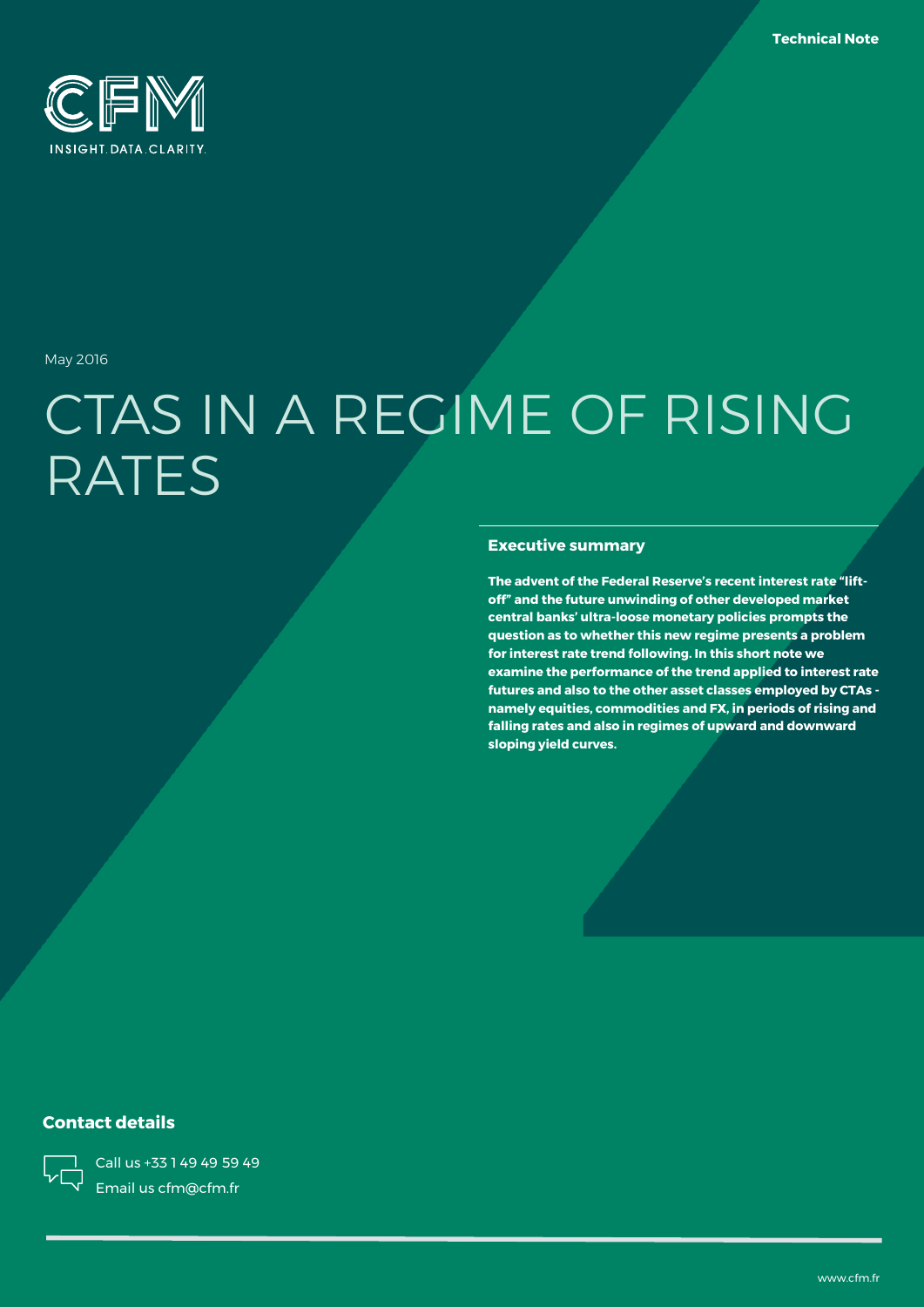### Introduction

A lot has been made of the fact that the past three decades have seen a near steady decline in interest rates globally, and of how this has generated significant wealth. Bill Gross, in his reflective paper, A Man in the Mirror, mused on whether he and certain other "legendary traders" (Peter Lynch, Ray Dalio, Warren Buffett) could have replicated their accomplishments in a different regime, specifically one of rising rates.

The outlook for Managed Futures programs, particularly trend following CTAs, has also been questioned as rates, now globally near all-time lows, are expected to reverse course over the coming years. Holders of this view advocate reducing or even eliminating exposure to CTAs, claiming that there are structural reasons to expect that CTAs will not (or even cannot) make money in the expected "new regime". The logic appears simple:

- $\blacktriangleright$  The flexibility of trend-following resides in its ability to profit from both sustained rises and declines in asset prices, and hence should be able to profit from rising rates just as they have from falling rates. However, a significant component of the gain from the falling rates trend has been the carry<sup>1</sup> or the futures roll (see appendix for further details), the boost that comes from the upward sloping yield curve. In a regime of rising rates, all else being equal (particularly the slope of the curve), the negative carry on a short bond position will exceed the gain from the trend, resulting in negative total returns.
- A cursory look at aggregate CTA performance attribution over the past three decades confirms that positive performance has come from the combination of fixed income trend with the positive futures roll, or carry.
- Interest rates have fallen through time, due to both the success of policy makers in reducing inflation (and inflation expectations), and the steady expansion of the money supply. More recently, rates have been further suppressed (artificially, perhaps) across all maturities in the developed markets by the emergency measures generally referred to as "Quantitative Easing" - the purchase of longer term government obligations by central banks, intended to provide liquidity to these markets and to maintain low borrowing costs in order to stimulate the economy. As the economy revives, it is broadly expected that this excess liquidity will be withdrawn from the market.

The further assumption is that, as liquidity is removed, borrowing costs, i.e., interest rates, will rise. In the most dire scenarios, inflation (and inflation expectations) will also rise dramatically due to the residual excess money supply, and rates will rise sharply and violently as a result.

Ergo, if fixed income trend following is not going to work for a rising rates environment, it is unlikely to work for the foreseeable future; the prospect for CTAs is, hence, poor, and one would best put capital to work elsewhere.

However attractive this logic appears, we see it slipping discreetly from simple to simplistic. There are several reasons why we view it as flawed.

# Fixed Income is not the sole driver of returns

While fixed income returns have been good, they are one component amongst several in a robust CTA program. In Figure 1 we show the performance of the trend<sup>2</sup> without the interest rate sector showing a stable, robust return stream over the past 25 years of falling developed market interest rates. We also observe in Figure 2 that the trend from the interest rate sector alone is not an outlier, but consistent with the performance of the other sectors. Looking to the future, trends in other asset classes may well benefit from (or at least be moderately decorrelated from) the sustained rise in rates, and may continue to contribute significant and independent return streams. Evidence from our own trading history indicates a rather modest correlation amongst return streams across asset classes.

<sup>1</sup> The carry is defined as the gain received by a holder of an instrument or commodity in the absence of price moves. The carry is positive/negative if this gain is positive/negative for a long position in the instrument.

 $^2$  The trend strategy employed throughout is a 5 month EMA of monthly price returns, as used ittey, employed unoughout is a stributing meaning price retains, a<br>"Two centuries of trend following", published in the Journal of Investment ITHE NOTE -<br>in the paper "Two centur<br>Strategies, 3, 41-61 (2014).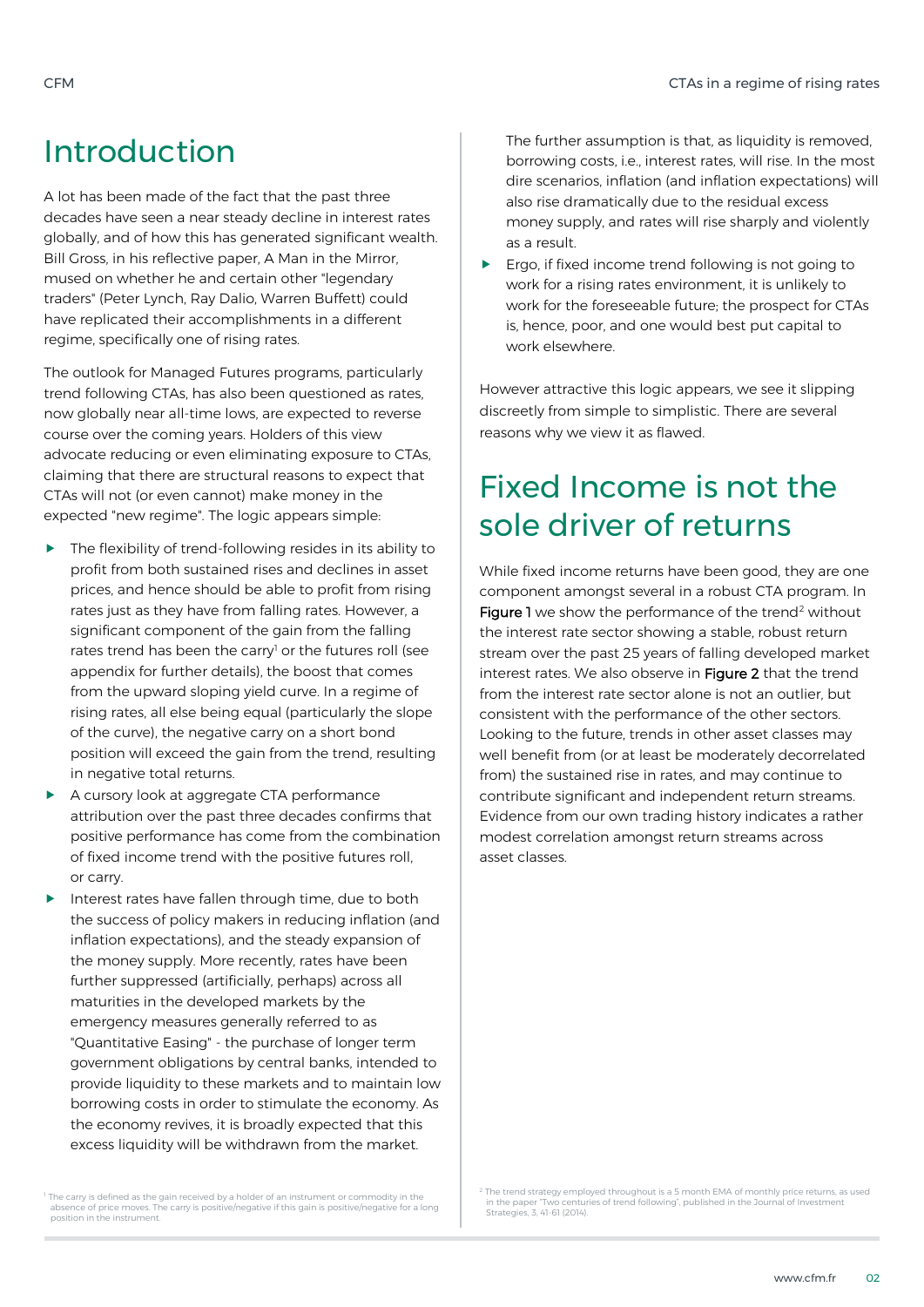







### The shape of the yield curve is not constant and can evolve

The supposed impossibility of gains from fixed income trend following in a rising rates regime assumes negative carry for a short position, resulting from an upward sloping (*ie* a "normal") yield curve. This is by no means a given however. A sharp rise in rates is often associated with a flattening or even an inversion of the yield curve. A flat yield curve has no rolling yield, negative or positive, and an inverted curve offers positive carry to a short position. In Figure 3 we plot the evolution of the carry for US and UK government yields (the spread between the 10 year government bond yield and the 3 month financing rate) and see that, although the yield curves are most commonly upward sloping, this is not the case at all times.



Figure 3: Rolling yield (10yr government yield minus 3 month financing rate) in the US and UK

# Trend following can be profitable when the carry is negative

We demonstrated in Figure 2 that trend following delivers robust performance through a long history and does not stop working in periods of lower levels of carry or even negative carry. We can take this argument one step further and try to apply a trend to a time series of synthetic bond futures where the sign of the carry is maintained at a permanently negative value. Referring to the pricing of this synthetic instrument (as described in the appendix), in Figure 4 we force the carry term of the return to be the current value but with a minus sign (unless the current value is already negative in which case we keep it as is). We then apply the same trend following system to this time series and find that trend following still delivers positive performance even in this most extreme of situations of permanent negative carry.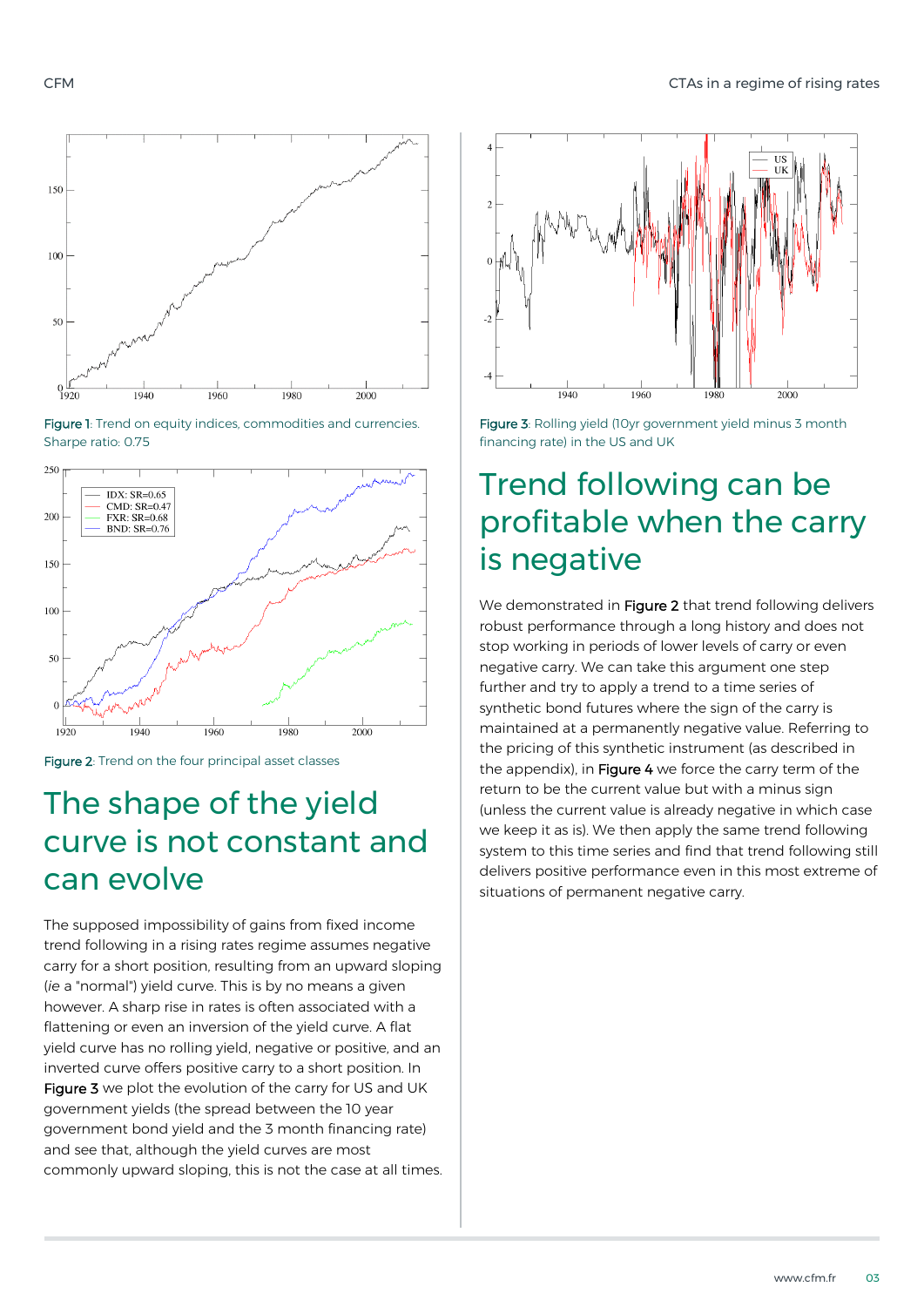



## We have seen rising rate regimes before

Using long histories of interest rates over multiple countries, one sees that extended periods of increasing rates have occurred in the past. In Figure 5 we plot the evolution of 10 year yields over a number of different countries. Generally, across all these time-series, there is an underlying pattern that emerges - interest rates were seen to decrease from 1920-50, increase from 1950-90 and decrease from 1990-today. As seen in Figure 2, employing a trend following approach to all these data time-series reveals that even in periods of increasing rates, trend following continues to deliver positive performance.



Figure 5: 10 year government yields for several countries

# The impact of rising rates on realized volatility

The expectation is that a rising rate and potentially inflationary environment would lead to increased realized volatility in all other asset classes, as well as increased carry opportunities in the FX and commodities markets. Realized volatility has arguably been tempered by the extended suppression of interest rates. An environment of increased realized volatility can be beneficial to a trend following approach, both within the fixed income asset class and beyond it.

### Summary

We have demonstrated that trend following performance does not come predominantly from the interest rate sector and that other asset classes contribute to the overall long term performance of a trend following approach. The yield curve can be shallow and even downward sloping, and even if we reverse the shape to be permanently downward sloping over a long backtest, we are able to extract performance from a trend approach. The Sharpe ratio of trend following applied to bonds, therefore, seems to be robust to rising and falling rate regimes with both upward and downward sloping yield curves. A change to a rising rate or even an inflationary regime may also be accompanied by an uplift in volatility across all instruments, which can potentially provide a good environment for systematic trending. In summary, we do not give a lot of credence to the idea that an extended regime of rising rates spells the end for trend following.

### Appendix

The time-series used throughout this note represents synthetic bond futures. We use long histories of bond yields, y, and financing rates, r (usually the LIBOR rate or equivalent) and write the return of the bond as the following:  $\delta p=-D\delta y+(y-r)/N$  where D is the duration of the bond, N is the sampling frequency (12 if monthly, 255 if daily). The "roll-down" of the bond is neglected but it is correlated to the carry and does not change the picture much.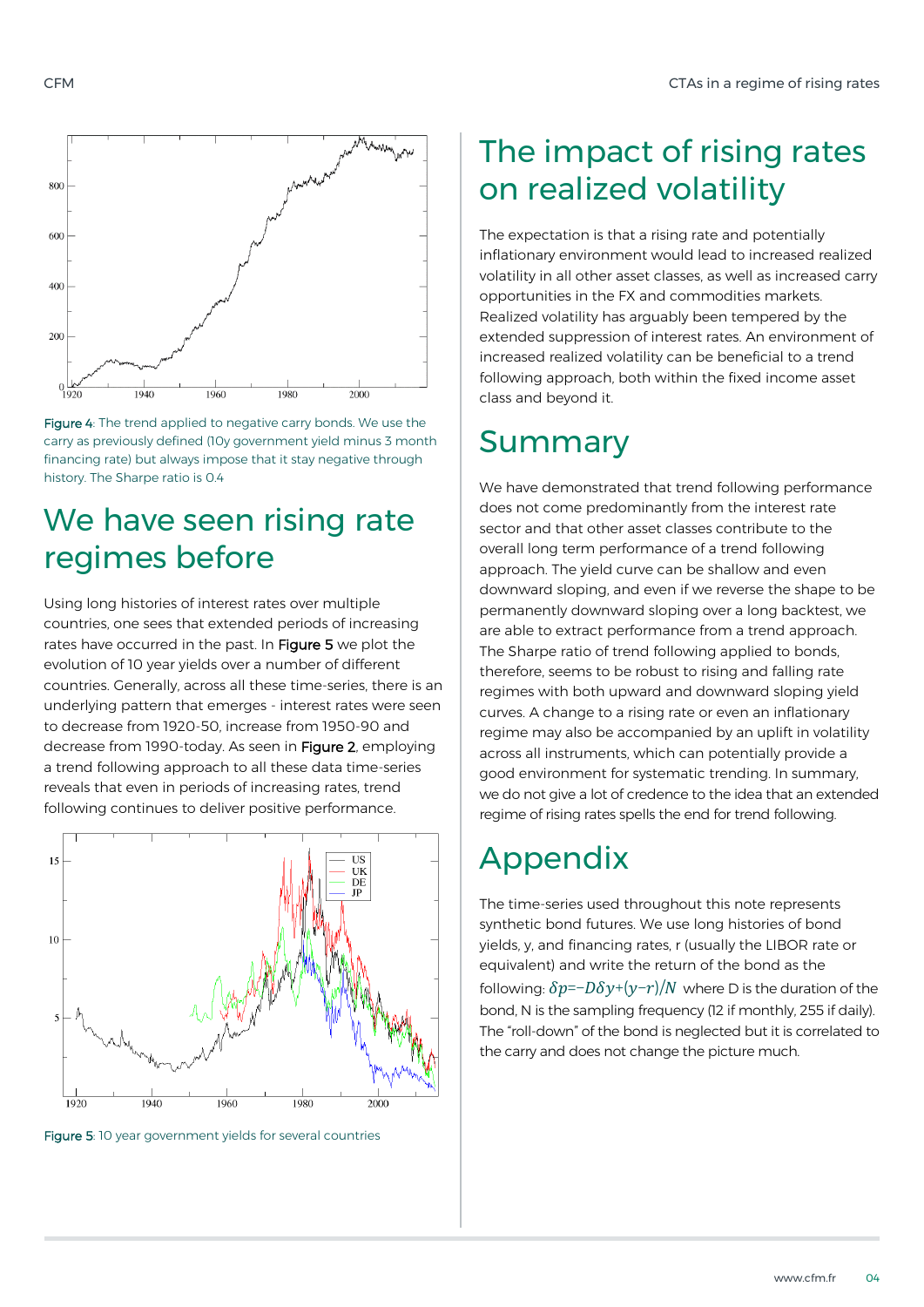# Important Disclosures

ANY DESCRIPTION OR INFORMATION INVOLVING INVESTMENT PROCESS OR ALLOCATIONS IS PROVIDED FOR ILLUSTRATIONS PURPOSES ONLY.

ANY STATEMENTS REGARDING CORRELATIONS OR MODES OR OTHER SIMILAR STATEMENTS CONSTITUTE ONLY SUBJECTIVE VIEWS, ARE BASED UPON EXPECTATIONS OR BELIEFS, SHOULD NOT BE RELIED ON, ARE SUBJECT TO CHANGE DUE TO A VARIETY OF FACTORS, INCLUDING FLUCTUATING MARKET CONDITIONS, AND INVOLVE INHERENT RISKS AND UNCERTAINTIES, BOTH GENERAL AND SPECIFIC, MANY OF WHICH CANNOT BE PREDICTED OR QUANTIFIED AND ARE BEYOND CFM'S CONTROL. FUTURE EVIDENCE AND ACTUAL RESULTS COULD DIFFER MATERIALLY FROM THOSE SET FORTH, CONTEMPLATED BY OR UNDERLYING THESE STATEMENTS.